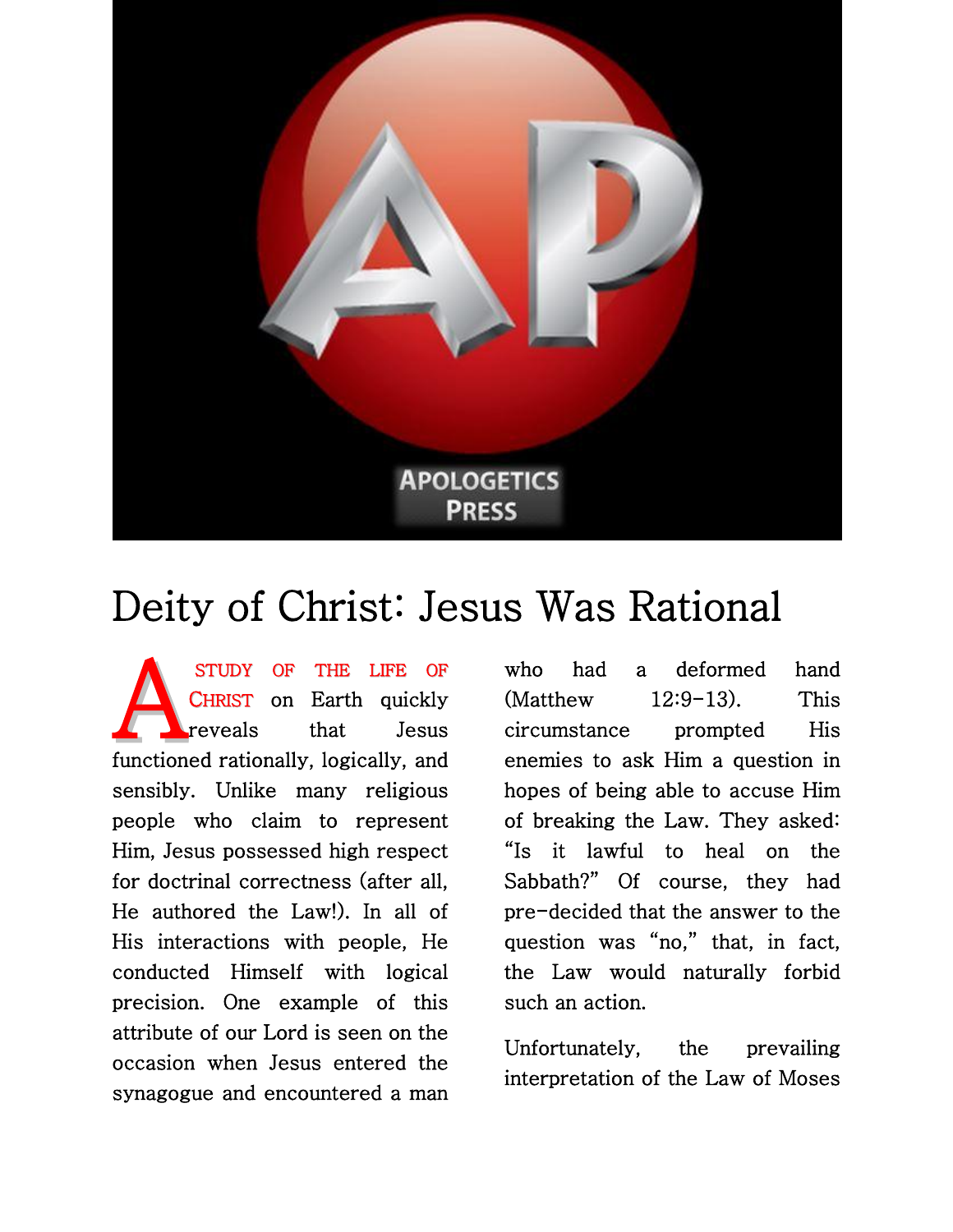at the time, at least among the Jewish leaders, was that the Sabbath law enjoined total inactivity—as if everyone was to sit down for 24 hours and do nothing. This view was a distortion of God's law on the matter. The Law gave the right, even the obligation, to engage in several activities (that could rightly be designated "work") that did not constitute violation of the Sabbath regulation. On this occasion, Jesus pinpointed one such instance: "What man is there among you who has one sheep, and if it falls into a pit on the Sabbath, will not lay hold of it and lift it out?" (vs. 11). Jesus was recalling a directive from the Law of Moses:

You shall not see your brother's ox or his sheep going astray, and hide yourself from them; you shall certainly bring them back to your brother. And if your brother is not near you, or if you do not know him, then you shall bring it to your own house, and it shall remain with you until your brother seeks it; then you shall restore it to him. You shall do the same with his donkey, and so shall you do with his garment; with any lost thing of your brother's, which he has lost and you have found, you shall do likewise; you must not hide yourself. You shall not see your brother's donkey or his ox fall down along the road, and hide yourself from them; you shall surely help him lift them up again (Deuteronomy 22:1-4; cf. Exodus  $23:4-5$ ).

Such passages give insight into the nature of God, and provide tremendous assistance in making proper application of God's laws to everyday circumstances.

Observe that God's laws never contradict or countermand each other. Unlike manmade laws which often manifest inconsistency and contradiction, God's laws function in perfect harmony with each other. The Mosaic passage to which Jesus alluded demonstrates that the general principle of the cessation of usual work on the Sabbath did not conflict with any number of specific circumstances in which benevolence and compassion were to be expressed. In an agriculturally-based society, a family's survival depends on its